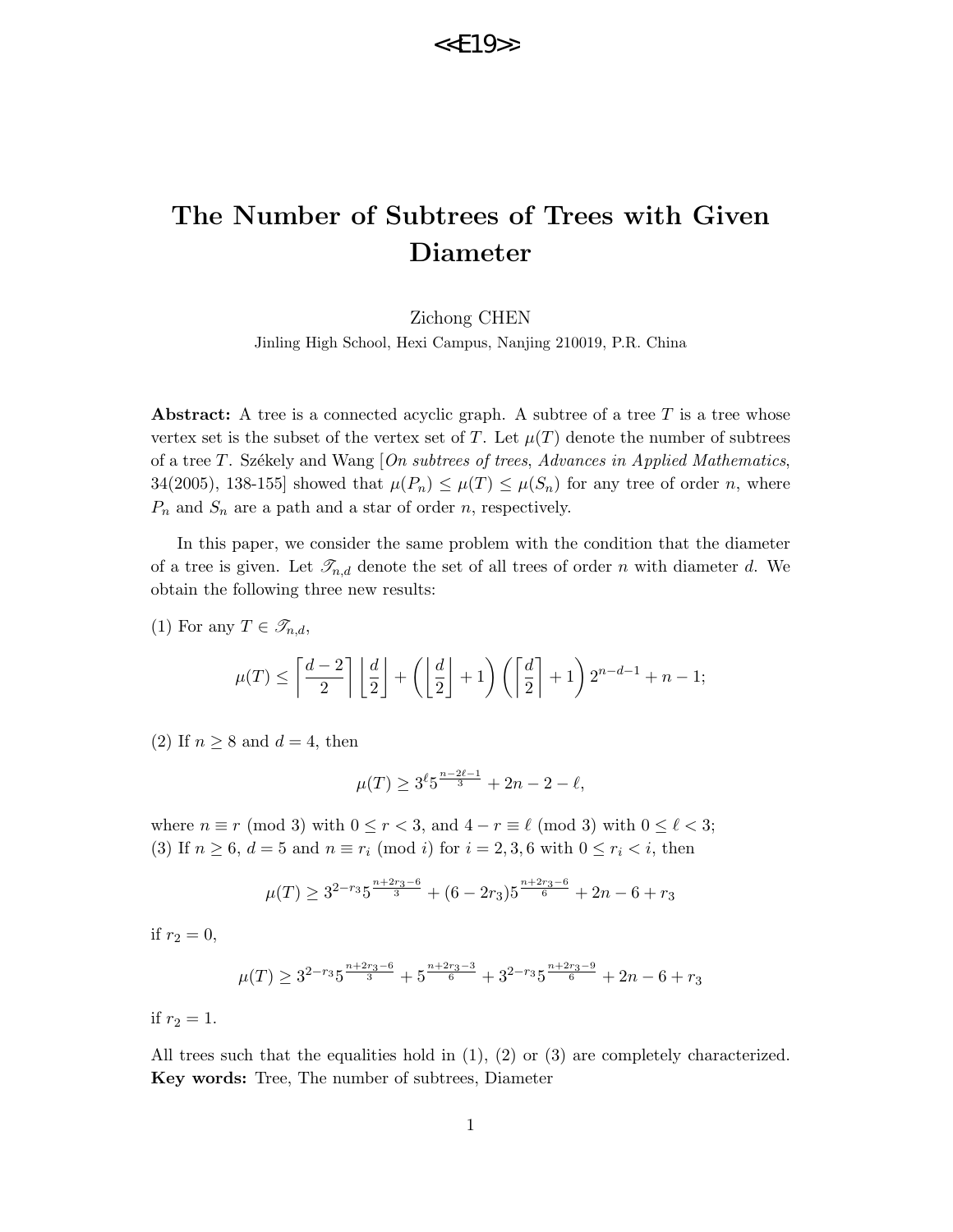#### 1. Introduction

A tree is a connected acyclic graph. Let T be a tree with vertex set  $V(T)$  and edge set  $E(T)$ . For  $v \in V(T)$ , the neighborhood of v is defined as  $N(v) = \{u \mid u$  is adjacent to v and  $N[v] = N(v) \cup \{v\}$ . The *degree* of v is  $d(v) = |N(v)|$ . For  $S \subseteq V(T)$ ,  $G[S]$  denotes the subgraph induced by S and  $T-S$  the subgraph obtained from T by deleting all the vertices in S and the edges with at least one end-vertex in S. If  $G[S]$  is a tree, then  $G[S]$  is called a *subtree* of T. An edge connecting two vertices u and v is denoted by uv. If  $uv \in E(T)$ , then  $T - uv$  is a graph obtained from T by deleting the edge uv and if  $uv \notin E(T)$ , then  $T + uv$  is a graph obtained from T by adding the edge uv to T. For two trees T and  $T'$ ,  $T \cup T'$  is the vertex disjoint union of T and T', and  $\ell T$  is the vertex disjoint union of  $\ell$  copies of T. A path is a tree in which the degree of each vertex is at most two and a star is a tree which has one vertex adjacent to all other vertices. A path and a star on n vertices are denoted by  $P_n$  and  $S_n$ , respectively. A single vertex is also called a path or a star. A caterpillar is a tree whose vertices of degree at least two induces a path. For  $u, v \in V(T)$ , the *distance* of them, denoted by  $d(u, v)$ , is the length of the only path connecting u and v in  $T$ , and the *diameter* of  $T$ , denoted by  $diam(T)$ , is the maximum of distances taken over all pairs of vertices in T.

Let T be a tree and  $v \in V(T)$ . We use  $\mu(T)$ ,  $\mu(T,v)$  and  $\mu(T,\overline{v})$  to denote the number of the subtrees of  $T$ , the subtrees containing  $v$  in  $T$  and the subtrees not containing v in T, respectively. Clearly,  $\mu(T) = \mu(T, v) + \mu(T, \overline{v})$  for any  $v \in V(T)$ . Figure 1 is an example illustrating all the subtrees of a given tree  $T$  on 5 vertices, where T-k denotes the subtrees on k vertices of T. This tree T has  $5+4+4+3+1=17$ subtrees.



Figure 1. A tree  $T$  and all its subtrees

For a given tree on  $n$  vertices, Székely and Wang first established the best possible bounds for the number of the subtrees of it.

**Theorem 1** (Székely and Wang [\[2\]](#page-15-0)). Let T be any tree of order n, then  $\mu(P_n) \leq$  $\mu(T) \leq \mu(S_n).$ 

Except the bounds for all trees on  $n$  vertices, there are many other results concerning the bounds for the number of subtrees of trees in some given subclasses on  $n$  vertices,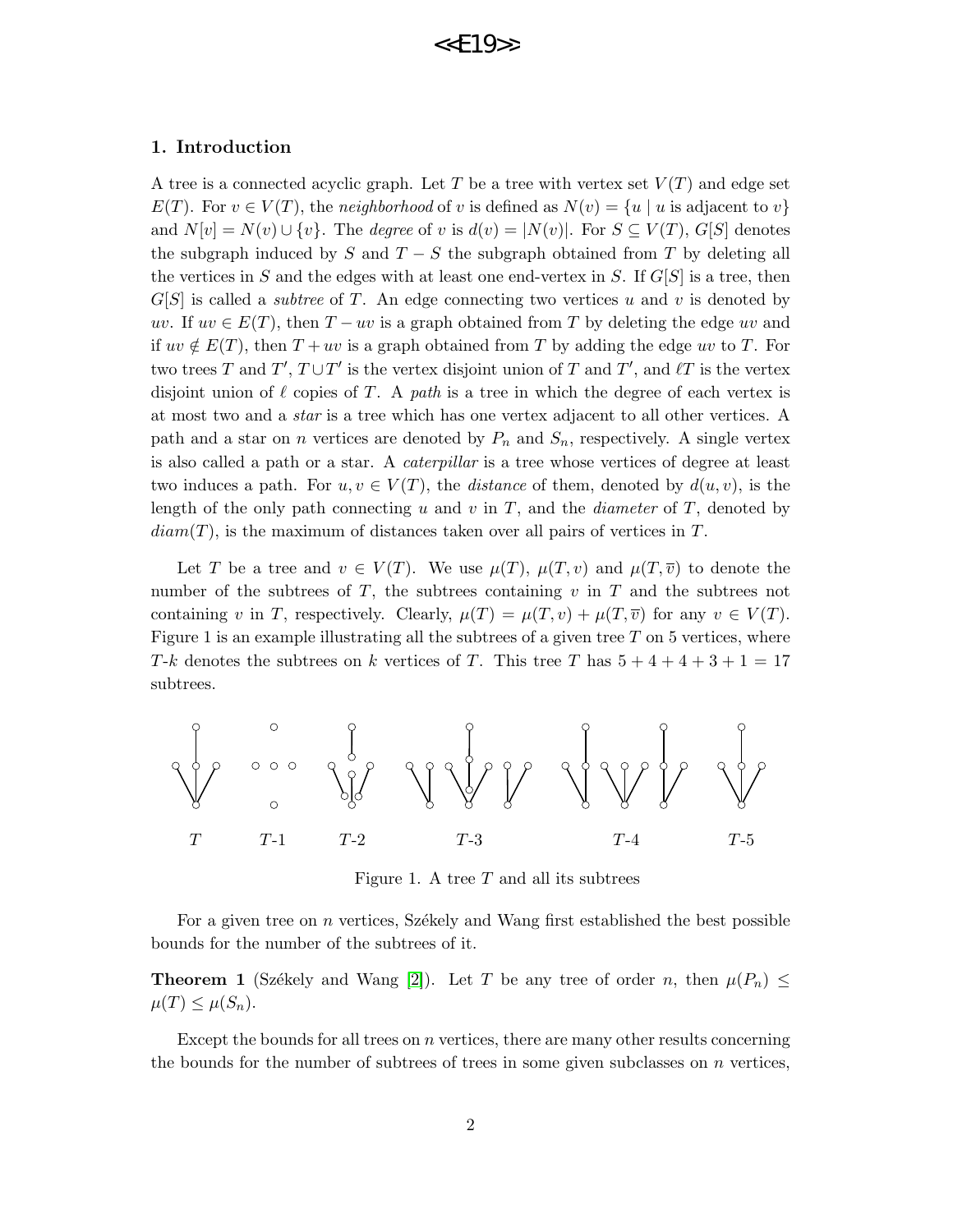see for instance [\[1,](#page-15-1) [3\]](#page-15-2). In this paper, we investigate the maximum and minimum values of the number of subtrees of a tree on n vertices with diameter d. Let  $\mathscr{T}_{n,d}$  denote the set of all trees of order  $n$  with diameter  $d$ . To state our main results, we first define three classes of trees as follows.

- $T_{n,d}^*$ : the caterpillar of order n with diameter path  $P = v_1v_2\cdots v_{d+1}$  such that all the vertices not in P are adjacent to  $v_{\lfloor d/2 \rfloor+1}$ .
- $\bullet$   $T_n^r$ : a tree of order *n* obtained from  $\ell$  copies of  $P_3$  and  $\frac{n-2\ell-1}{3}$  copies of  $S_4$ , by taking one vertex of degree one in each copy, and then identifying the  $\ell + \frac{n-2\ell-1}{3}$  $rac{2\ell-1}{3}$  chosen vertices into one vertex, where  $n \equiv r \pmod{3}$ ,  $4-r \equiv \ell \pmod{3}$  and  $0 \le r, \ell < 3$ , see Figure 1. The identifying vertex is called the root of  $T_n^r$ .



Figure 1. Extremal Trees in Theorem 3

•  $H_n(n_1)$ : a tree of order *n* obtained from a tree  $T_{n_1}^{r_1}$  and a tree  $T_{n-n_1}^{r_2}$ , by adding a new edge connecting their roots.

The main results of this paper are as follows.

**Theorem 2.** Let  $T \in \mathscr{T}_{n,d}$ . Then

$$
\mu(T) \le \left\lceil \frac{d-2}{2} \right\rceil \left\lfloor \frac{d}{2} \right\rfloor + \left( \left\lfloor \frac{d}{2} \right\rfloor + 1 \right) \left( \left\lceil \frac{d}{2} \right\rceil + 1 \right) 2^{n-d-1} + n - 1
$$

and the equality holds if and only if  $T \cong T_{n,d}^*$ .

Since  $S_n \cong T_{n,2}^*$  is the only tree of order n with diameter 2, and  $\mu(T_{n,d}^*)$  is a decreasing function of  $d$ , by Theorem 2, we have the following corollaries which were obtained in [\[2\]](#page-15-0).

Corollary 1.  $\mu(S_n) = 2^{n-1} + n - 1$ .

**Corollary 2.** For any tree T of order  $n, \mu(T) \leq \mu(S_n)$ .

We are not able to establish the sharp lower bound for general d. If  $d = 2$ , then  $\mathcal{I}_{n,2}$ has only one element and so there is nothing to do. If  $d = 3$ , say  $v_1v_2v_3v_4$  is a diameter path of T, then  $T - v_2v_3$  are two stars  $T_1$  with  $v_2 \in V(T_1)$  and  $T_2$  with  $v_3 \in V(T_2)$ . Assume that  $|V(T_i)| = n_i$  for  $i = 1, 2$ . Then  $\mu(T) = \mu(T_1, v_2) \cdot \mu(T_2, v_3) + \mu(T_1) + \mu(T_2)$ .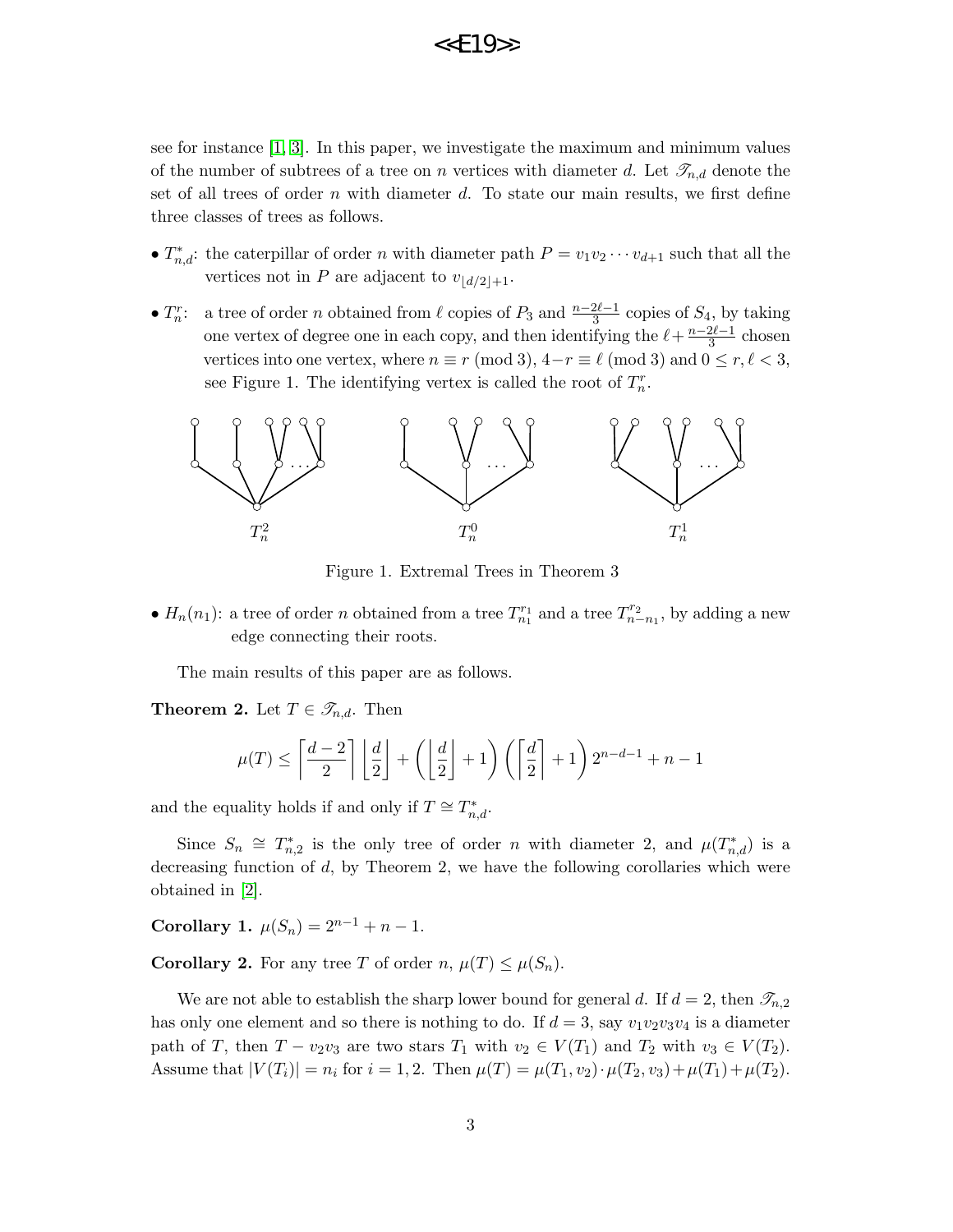### $<<$  $F19$ >>

By Corollary 1,  $\mu(T) = 2^{n_1-1} + 2^{n_2-1} + 2^{n-2} + n - 2$ , which takes its minimum if  $|n_1 - n_2| = 0$  or 1. In this paper, we will give the sharp lower bound for  $\mu(T)$  when  $d = 4$  or 5, and characterize all extremal trees.

**Theorem 3.** Let  $T \in \mathcal{T}_{n,4}$ ,  $n \ge 8$ ,  $n \equiv r \pmod{3}$  with  $0 \le r < 3$  and  $4 - r \equiv \ell \pmod{3}$ 3) with  $0 \leq \ell < 3$ . Then

$$
\mu(T) \ge 3^{\ell} 5^{\frac{n-2\ell-1}{3}} + 2n - 2 - \ell
$$

and the equality holds if and only if  $T \cong T_n^r$ .

**Theorem 4.** Let  $T \in \mathscr{T}_{n,5}$  and  $n \equiv r_i \pmod{i}$  for  $i = 2, 3, 6$  with  $0 \le r_i < i$ . Then

$$
\mu(T) \ge 3^{2-r_3} 5^{\frac{n+2r_3-6}{3}} + (6-2r_3) 5^{\frac{n+2r_3-6}{6}} + 2n - 6 + r_3
$$

if  $r_2 = 0$ ,

$$
\mu(T) \ge 3^{2-r_3} 5^{\frac{n+2r_3-6}{3}} + 5^{\frac{n+2r_3-3}{6}} + 3^{2-r_3} 5^{\frac{n+2r_3-9}{6}} + 2n - 6 + r_3
$$

if  $r_2 = 1$ , and the equalities hold if and only if  $T \cong H_n\left(\frac{r_2}{r_1}\right)$  $\frac{n}{2}$  | +  $\lfloor \frac{r_6}{4} \rfloor$ ).

#### 2. The number of subtrees of caterpillars in  $\mathscr{T}_{n,d}$

In this section, we will establish the sharp upper bound for the number of subtrees of a caterpillar and characterize all extremal trees. Let  $T \in \mathscr{T}_{n,d}$  be a caterpillar with diameter path  $P = v_1v_2\cdots v_{d+1}$  and  $R(T) = V(T) - V(P)$ .

If  $R(T) = \emptyset$ , then T is a path and the number of subtrees of a path is given in [\[2\]](#page-15-0).

**Lemma 1**(Székely and Wang [\[2\]](#page-15-0)).  $\mu(P) = (d+1)(d+2)/2$ .

If  $R(T) \neq \emptyset$ , we let  $\mathscr{S}(T)$  be the set of subtrees of T that contain all the vertices in  $R(T)$  and at least one vertex in P, and set  $s(T) = |\mathscr{S}(T)|$ . In the following lemma, we will establish the upper bound for  $s(T)$ .

**Lemma 2.** For any caterpillar T of order m with diameter d, if  $R(T) \neq \emptyset$ , then

$$
s(T) \le \left( \left\lfloor \frac{d}{2} \right\rfloor + 1 \right) \left( \left\lceil \frac{d}{2} \right\rceil + 1 \right)
$$

and the equality holds if and only if  $T \cong T^*_{m,d}$ .

**Proof.** Let  $I = \{i \mid v_i \text{ is adjacent to at least one vertex in } R(T)\}.$  Since  $R(T) \neq \emptyset$ , we have  $I \neq \emptyset$ . Assume that x and y are the minimum and maximum integer in I, respectively. Then any subtree of T in  $\mathscr{S}(T)$  certainly contains the path  $v_xv_{x+1}\cdots v_y$ .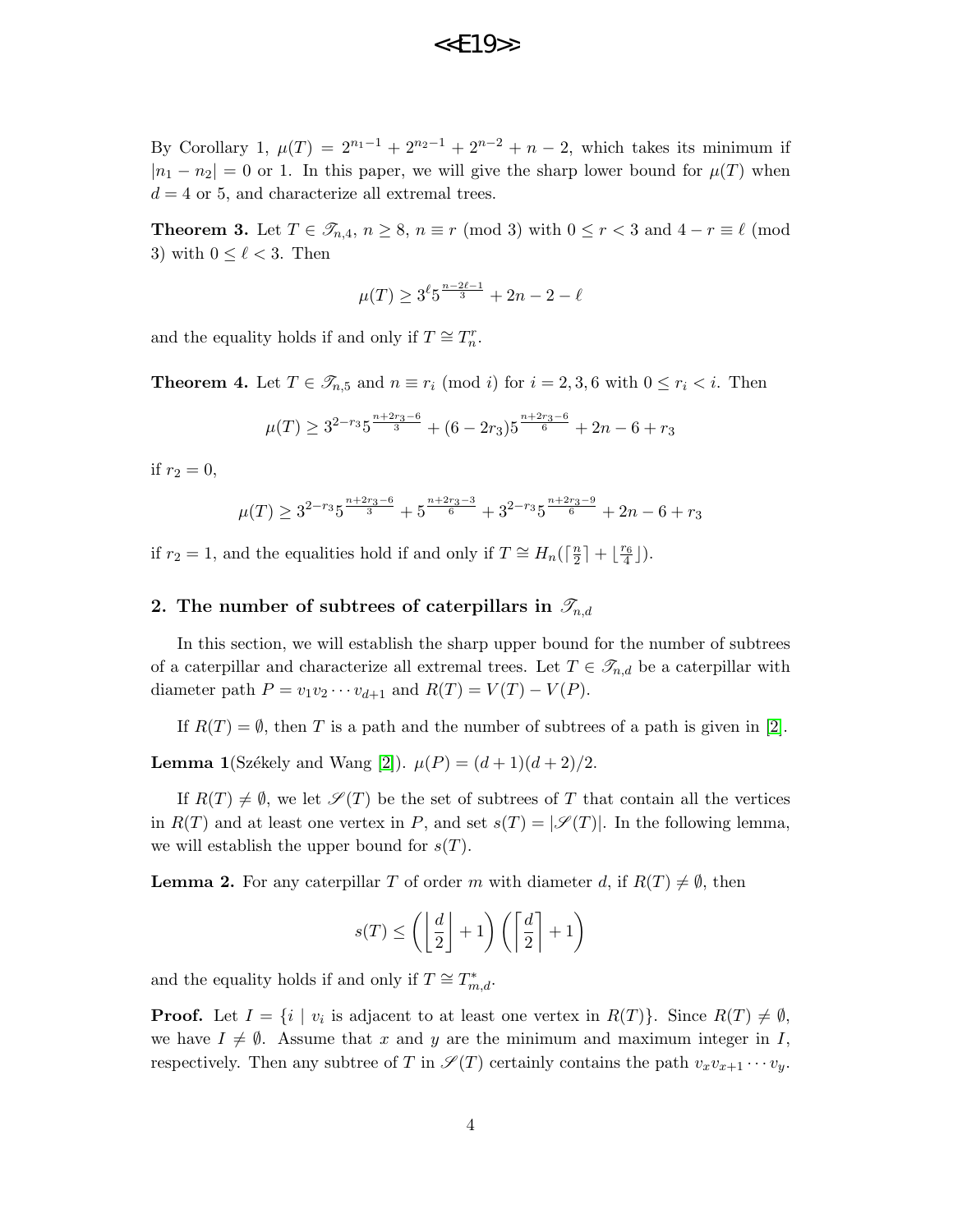# $<<$  $F19$ >>

So the only difference between the trees in  $\mathscr{S}(T)$  is the number of vertices they contain in  $\{v_1, \ldots, v_{x-1}\}\$  and in  $\{v_{y+1}, \ldots, v_{d+1}\}\$ . Notice that for any  $T' \in \mathscr{S}(T)$ , the vertices that T' contain in  $\{v_1, \ldots, v_{x-1}\}$  form a subpath of  $P' = v_{x-1} \cdots v_1$  starting at  $v_{x-1}$ , and those in  $\{v_{y+1}, \ldots, v_{d+1}\}$  form a subpath of  $P'' = v_{y+1} \cdots v_{d+1}$  starting at  $v_{y+1}$ , so there are  $|P'| + 1 = x$  different choices in P' and  $|P''| + 1 = d - y + 2$  different ones in  $P''$ . According to the multiplication rule, we have

$$
s(T) = (|P'| + 1)(|P''| + 1) = x(d - y + 2),
$$

where  $2 \le x \le y \le d$ . Obviously,  $|P'| + |P''| \le d$ . Thus, by the well known inequality, we have

$$
(|P'|+1)(|P''|+1) \le \left(\frac{|P'|+|P''|}{2}+1\right)^2 \le \left(\frac{d}{2}+1\right)^2.
$$

The equality on the right holds when  $|P'| + |P''| = d$ , which is equivalent to  $x = y$  and certainly holds when  $s(T)$  reaches its maximum. (If not, then  $x \leq y-1$ , we can replace x with  $x + 1$  to make  $s(T)$  larger.) The equality on the left holds when  $|P'| = |P''|$ , so when  $d$  is even, both conditions can be satisfied at the same time. In this case, we have

$$
s(T) \le \left(\frac{d}{2} + 1\right)^2
$$

and the equality holds when  $x = y = \frac{d}{2} + 1$ , which means,  $T \cong T_{m,d}^*$ . When d is odd, the equality on the left cannot hold, since  $|P'|$  and  $|P''|$  are integers. In such a case,  $s(T)$  reaches its maximum when  $||P'|-|P''||=1$ . That is to say,  $x=y=\frac{d\pm 1}{2}+1$ . In this case, we have

$$
s(T) \le \left(\frac{d-1}{2} + 1\right) \left(\frac{d+1}{2} + 1\right)
$$

and the equality holds when  $x = y = \frac{d+1}{2} + 1$ . In both cases, we have

$$
s(T) \le \left( \left\lfloor \frac{d}{2} \right\rfloor + 1 \right) \left( \left\lceil \frac{d}{2} \right\rceil + 1 \right)
$$

and the equality holds when  $x = y = \frac{d}{dx}$  $\frac{d}{2}$  +1 or  $\lceil \frac{d}{2}$  $\frac{d}{2}$  +1, which is equivalent to  $T \cong T^*_{m,d}$ . This completes the proof.

The following theorem is the main result of this section, which tells us the sharp upper bound of the number of subtrees of a caterpillar and when the upper bound can be reached.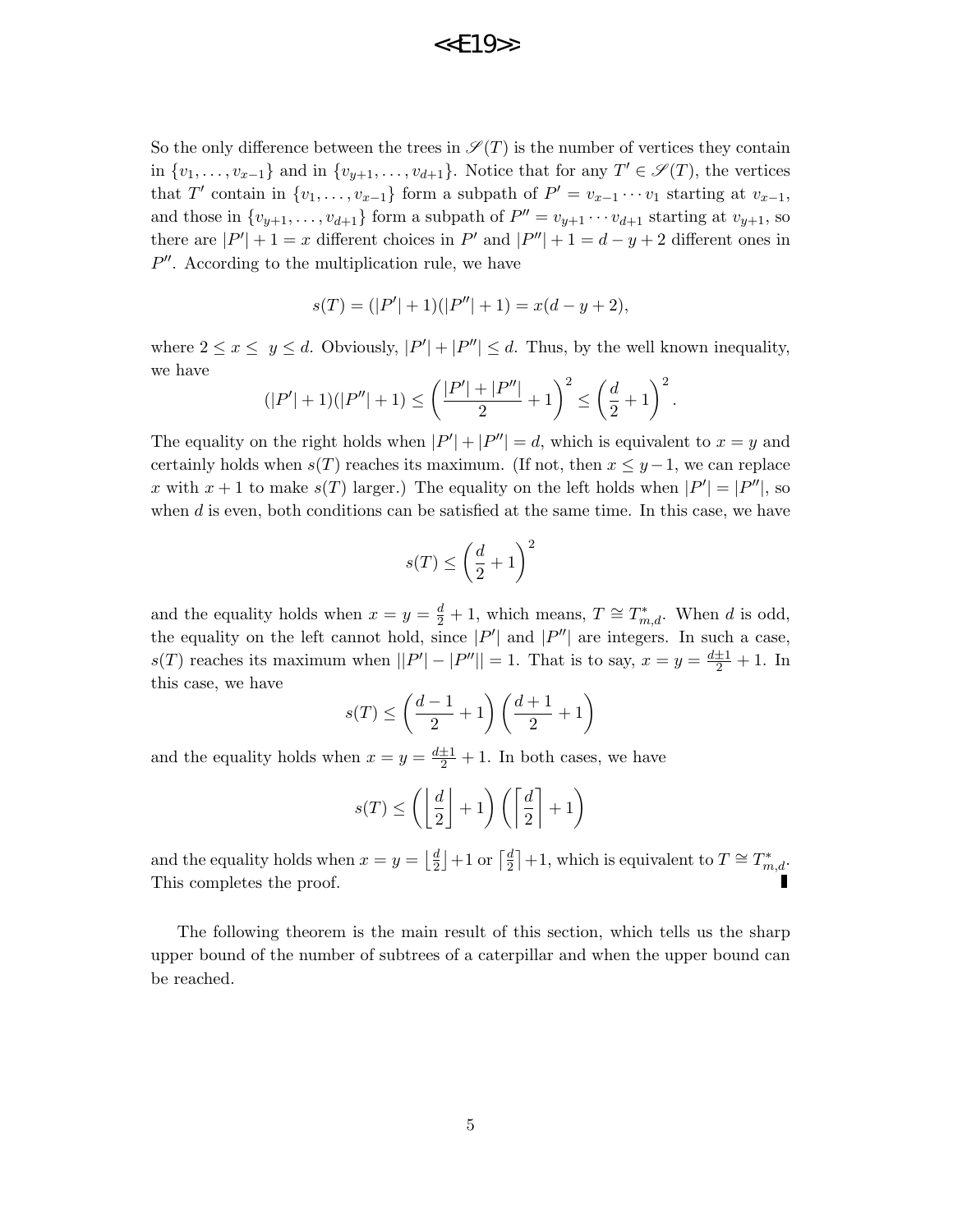**Theorem 5.** Let  $T$  be a caterpillar of order  $n$  with diameter  $d$ . Then

$$
\mu(T) \le \left\lceil \frac{d-2}{2} \right\rceil \left\lfloor \frac{d}{2} \right\rfloor + \left( \left\lfloor \frac{d}{2} \right\rfloor + 1 \right) \left( \left\lceil \frac{d}{2} \right\rceil + 1 \right) 2^{n-d-1} + n - 1
$$

and the equality holds if and only if  $T \cong T_{n,d}^*$ .

**Proof.** Let  $P = v_1v_2 \cdots v_{d+1}$  be a diameter path of T and  $R(T) = V(T) - V(P)$ . Set  $\mathcal{T}_i$  be the set of subtrees of T that contain exactly i vertices in  $R(T)$  and  $t_i = |\mathcal{T}_i|$ , where  $0 \leq i \leq n-d-1$ . Then the set of the subtrees of T is

$$
\mathcal{T} = \bigcup_{i=0}^{n-d-1} \mathcal{T}_i,
$$

and the number of the subtrees of  $T$  is

$$
\mu(T) = \sum_{i=0}^{n-d-1} t_i.
$$

By Lemma 1, we have

$$
t_0 = \mu(P) = (d+1)(d+2)/2.
$$

Noting that  $\mathcal{T}_1$  consists of subtrees of order one which is a vertex in  $R(T)$ , and subtrees of order at least two which contain exactly one vertex in  $R(T)$  and at least one vertex in  $P$ , by Lemma 2 we have

$$
t_1 \le \binom{n-d-1}{1} \left[ \left( \left\lfloor \frac{d}{2} \right\rfloor + 1 \right) \left( \left\lceil \frac{d}{2} \right\rceil + 1 \right) + 1 \right]
$$

and

$$
t_i \leq {n-d-1 \choose i} \left( \left\lfloor \frac{d}{2} \right\rfloor + 1 \right) \left( \left\lceil \frac{d}{2} \right\rceil + 1 \right)
$$

for  $2 \leq i \leq n - d - 1$ , and the equality holds if and only if  $T' \cong T_{d+1+i,d}^*$  for each  $T' \in \mathscr{T}_i$ , which implies that  $T \cong T^*_{n,d}$  if  $i \geq 2$ . Therefore, we have

$$
\mu(T) = t_0 + t_1 + \sum_{i=2}^{n-d-1} t_i
$$
\n
$$
\leq \frac{(d+1)(d+2)}{2} + {n-d-1 \choose 1} + \sum_{i=1}^{n-d-1} {n-d-1 \choose i} \left( \left\lfloor \frac{d}{2} \right\rfloor + 1 \right) \left( \left\lceil \frac{d}{2} \right\rceil + 1 \right)
$$
\n
$$
= \left\lceil \frac{d-2}{2} \right\rceil \left\lfloor \frac{d}{2} \right\rfloor + \left( \left\lfloor \frac{d}{2} \right\rfloor + 1 \right) \left( \left\lceil \frac{d}{2} \right\rceil + 1 \right) \sum_{i=0}^{n-d-1} {n-d-1 \choose i} + n - 1
$$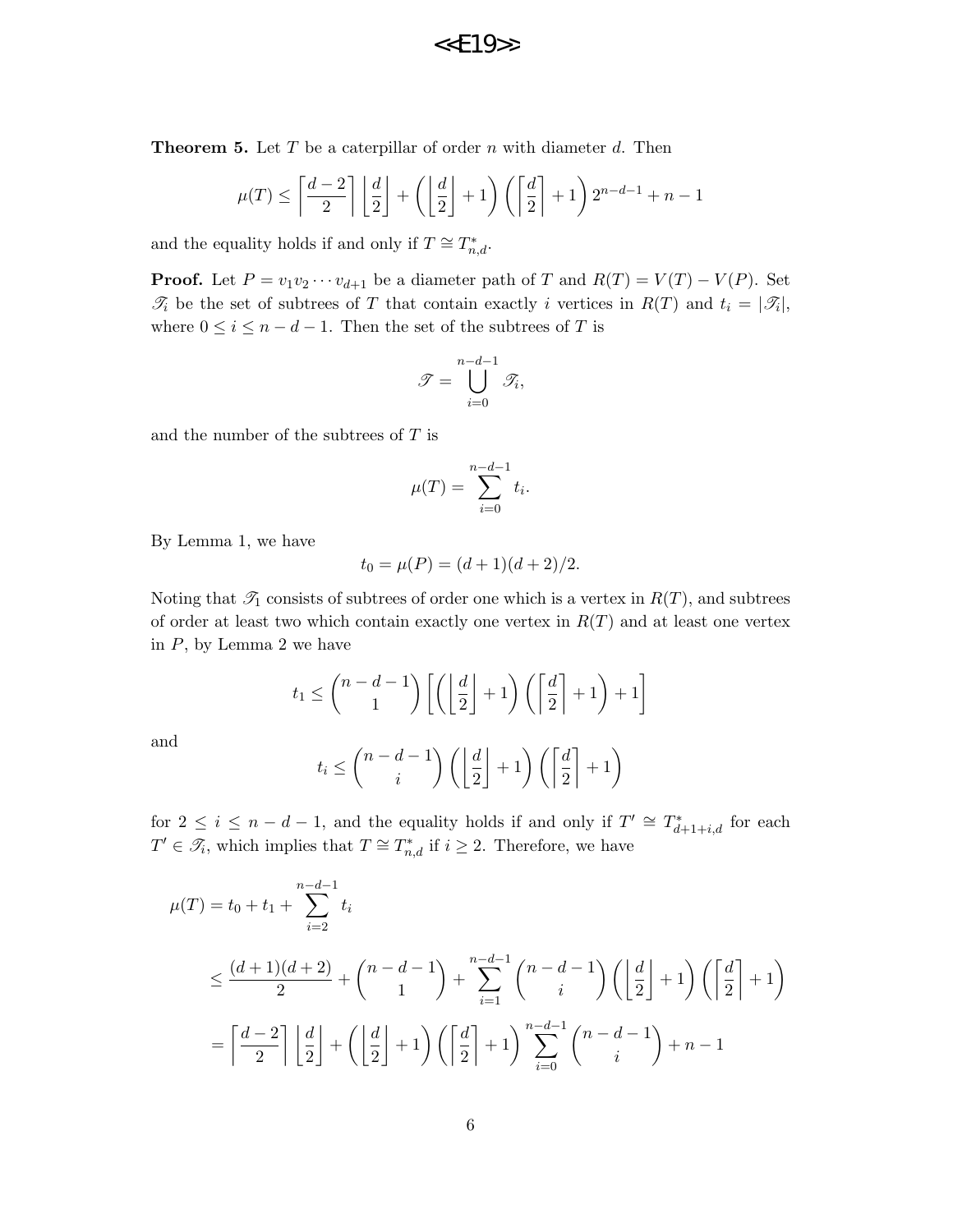$$
= \left\lceil \frac{d-2}{2} \right\rceil \left\lfloor \frac{d}{2} \right\rfloor + \left( \left\lfloor \frac{d}{2} \right\rfloor + 1 \right) \left( \left\lceil \frac{d}{2} \right\rceil + 1 \right) 2^{n-d-1} + n - 1.
$$

Noticing that the equality above holds if and only if  $T \cong T^*_{n,d}$ , we see that the result П follows.

#### 3. Upper bound for the number of subtrees of trees in  $\mathscr{T}_{n,d}$

In this section, we will give the proof of Theorem 2.

By Theorem 5, we need only to consider the maximum number of the subtrees of a tree  $T \in \mathscr{T}_{n,d}$  which is not a caterpillar. The main idea of dealing with this case is to show that, for every tree of this kind, there exists a caterpillar that has the same order and diameter as but more subtrees than it, so that in trees of given order  $n$  with given diameter  $d$ , the one that has the most subtrees must be a caterpillar. To do so, we first define a transform on a tree in  $\mathcal{T}_{n,d}$  which is not a caterpillar as follows.

Let  $T \in \mathscr{T}_{n,d}$  not be a caterpillar and  $P = v_1v_2\cdots v_{d+1}$  a diameter path of T. Then there exists some vertex u such that  $dist(u, P) = \min\{d(u, v) | v \in V(P)\} \geq 2$ . Assume that  $dist(u_1, P) \ge 2$  and  $u_1 u_2 \cdots u_\ell v_i$  is the path from  $u_1$  to P in which  $u_i \notin V(P)$  for  $1 \leq i \leq \ell$ . Clearly,  $\ell \geq 2$ . Now, a transform on T is to contract the edge  $u_{\ell}v_i$  and then add a new vertex u and connect u and  $v_i$ . Denoted by  $T'$  the resulting graph, we have  $T' \in \mathscr{T}_{n,d}$  by the definition of a transform. A transform on T is shown in Figure 2.



Figure 2. A transform on T

**Lemma 3.** Let  $T \in \mathcal{T}_{n,d}$  not be a caterpillar and  $T'$  a tree obtained from T by a transform. Then  $\mu(T) < \mu(T')$ .

**Proof.** Let  $T_{v_i}$  and  $T_{u_\ell}$  be the component of  $T-u_\ell v_i$  that contain  $v_i$  and  $u_\ell$ , respectively. Clearly,  $T'_{u_\ell} = T'[V(T_{u_\ell}) \cup \{v_i\} - u_\ell] \cong T_{u_\ell}$ . Define

> $\mathscr{A}_0 = \{\text{the subtrees of } T \text{ that contain neither } u_\ell \text{ nor } v_i\},\$  $\mathcal{A}_1 = \{\text{the subtrees of } T \text{ that contain both } u_\ell \text{ and } v_i\},\$  $\mathscr{A}_2$  = {the subtrees of T that contain  $u_\ell$  but no  $v_i$ },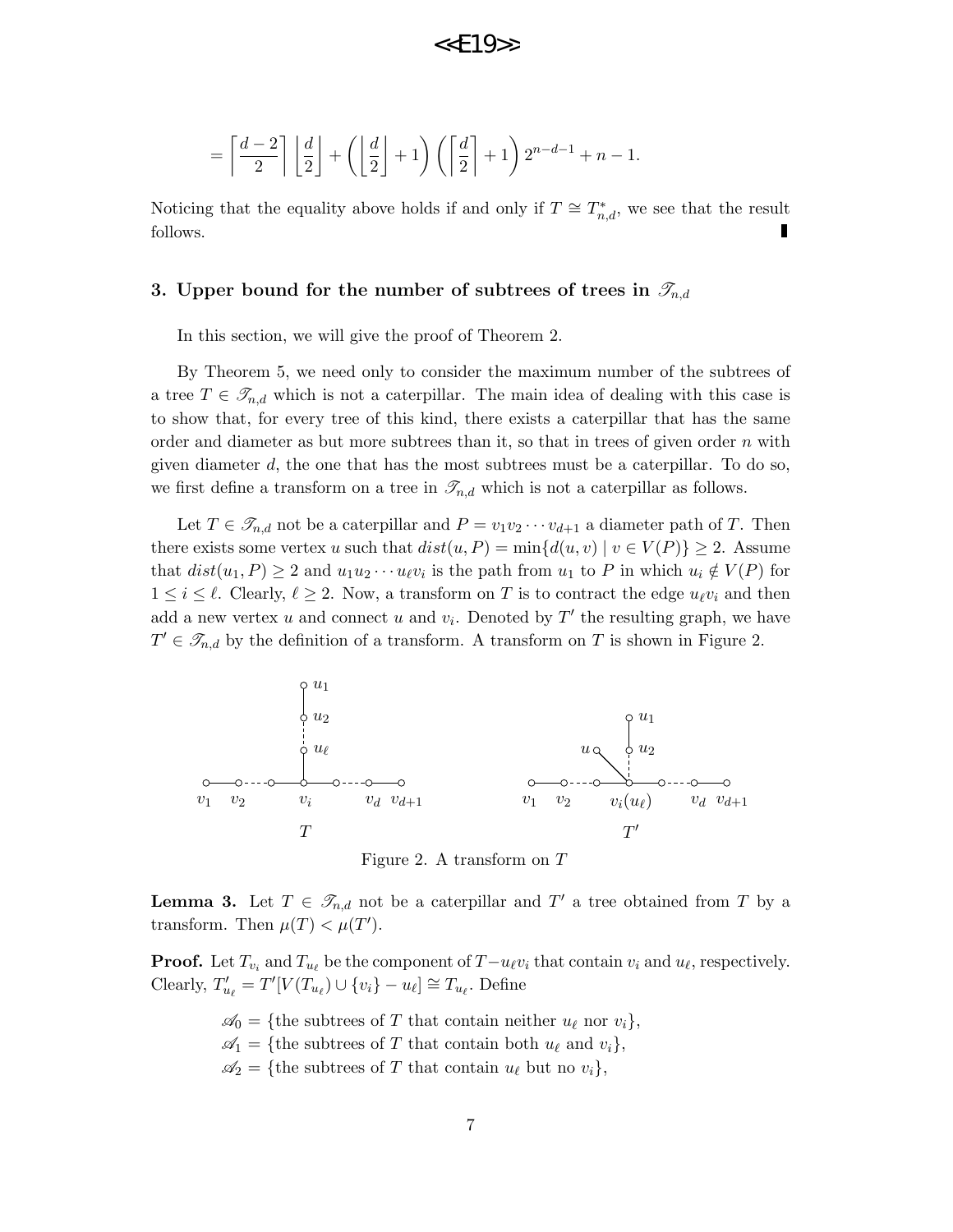$\mathscr{A}_3 = \{\text{the subtrees of } T \text{ that contain } v_i \text{ but no } u_\ell\}.$ 

Then  $\mathscr{A}_i \cap \mathscr{A}_j = \emptyset$  for  $0 \leq i < j \leq 3$  and the set of all subtrees of T is

$$
\bigcup_{i=0}^3 \mathscr{A}_i.
$$

Set

 $\mathscr{B}_0 = \{$ the subtrees of T' that contain neither u nor  $v_i\},$ 

 $\mathscr{B}_1 = \{\text{the subtrees of } T' \text{ that contain both } u \text{ and } v_i\},\$ 

 $\mathscr{B}_2 = \{\text{the subtrees of } T'_{u_\ell} \text{ that contain } v_i\},\$ 

 $\mathscr{B}_3 = \{$ the subtrees of T' that contain  $v_i$  but no u, and are not in  $\mathscr{B}_2\} \cup \{u\}.$ 

Then  $\mathscr{B}_i \cap \mathscr{B}_j = \emptyset$  for  $0 \leq i < j \leq 3$ , and the set of all subtrees of  $T'$  is

$$
\bigcup_{i=0}^3 \mathscr{B}_i.
$$

Let f be a mapping from  $V(T)$  to  $V(T')$  defined as follows:

$$
f(z) = \begin{cases} z, & if \ z \in V(T) - \{v_i, u_\ell\}, \\ u, & if \ z = v_i, \\ v_i, & if \ z = u_\ell. \end{cases}
$$

Then it is easy to check that f is an isomorphic mapping from  $T - \{u_{\ell}, v_i\}$  to  $T' - \{u, v_i\}$ , and from  $T_{u_\ell}$  to  $T'_{u_\ell}$ , so we have  $|\mathscr{A}_0| = |\mathscr{B}_0|$  and  $|\mathscr{A}_2| = |\mathscr{B}_2|$ .

Let g be a mapping from  $V(T)$  to  $V(T')$  defined as follows:

$$
g(z) = \begin{cases} z, & \text{if } z \in V(T) - \{u_{\ell}\}, \\ u, & \text{if } z = u_{\ell}. \end{cases}
$$

Let  $T_1$  be any subtree,  $V(T_1) = \{z_1, z_2, \ldots, z_m\}$  and  $T'_1 = T'[\{g(z_1), g(z_2), \ldots, g(z_m)\}].$ If  $T_1 \in \mathcal{A}_1$ , then  $T_1'$  can be obtained by a transform on  $T_1$ : contracting  $u_\ell v_i$  and add a new vertex u then connect u and  $v_i$ , so  $T'_1$  is a tree in  $\mathscr{B}_1$ . If  $T_1 \in \mathscr{A}_3$  and  $T_1 \neq v_i$ , then  $T_1$  is a subtree of  $T_{v_i}$  that contains  $v_i$ , so  $T_1'$  is a tree in  $\mathscr{B}_3$ . If  $T_2 \in \mathscr{A}_1$  or  $\mathscr{A}_3 - \{v_i\}$ and  $T_2 \neq T_1$ , then  $V(T_1) \neq V(T_2)$ , so  $T'[\{g(z) | z \in V(T_1)\}] \neq T'[\{g(z) | z \in V(T_2)\}].$ Thus, the 1-1 mapping g induces a single mapping from  $\mathscr{A}_1$  or  $\mathscr{A}_3 - \{v_i\}$  to  $\mathscr{B}_1$  or  $\mathscr{B}_3 - \{u\}$ , respectively. Therefore, we have  $|\mathscr{B}_1| \geq |\mathscr{A}_1|$  and  $|\mathscr{B}_3| \geq |\mathscr{A}_3|$ . On the other hand, since  $T' - u \in \mathcal{B}_3$  is a tree of order  $n - 1$  and each tree in  $\mathcal{A}_3$  contains no  $u_1, u_2, \ldots, u_{\ell}$ , no tree in  $\mathscr{A}_3$  can be mapped onto  $T' - u$  by the single mapping induced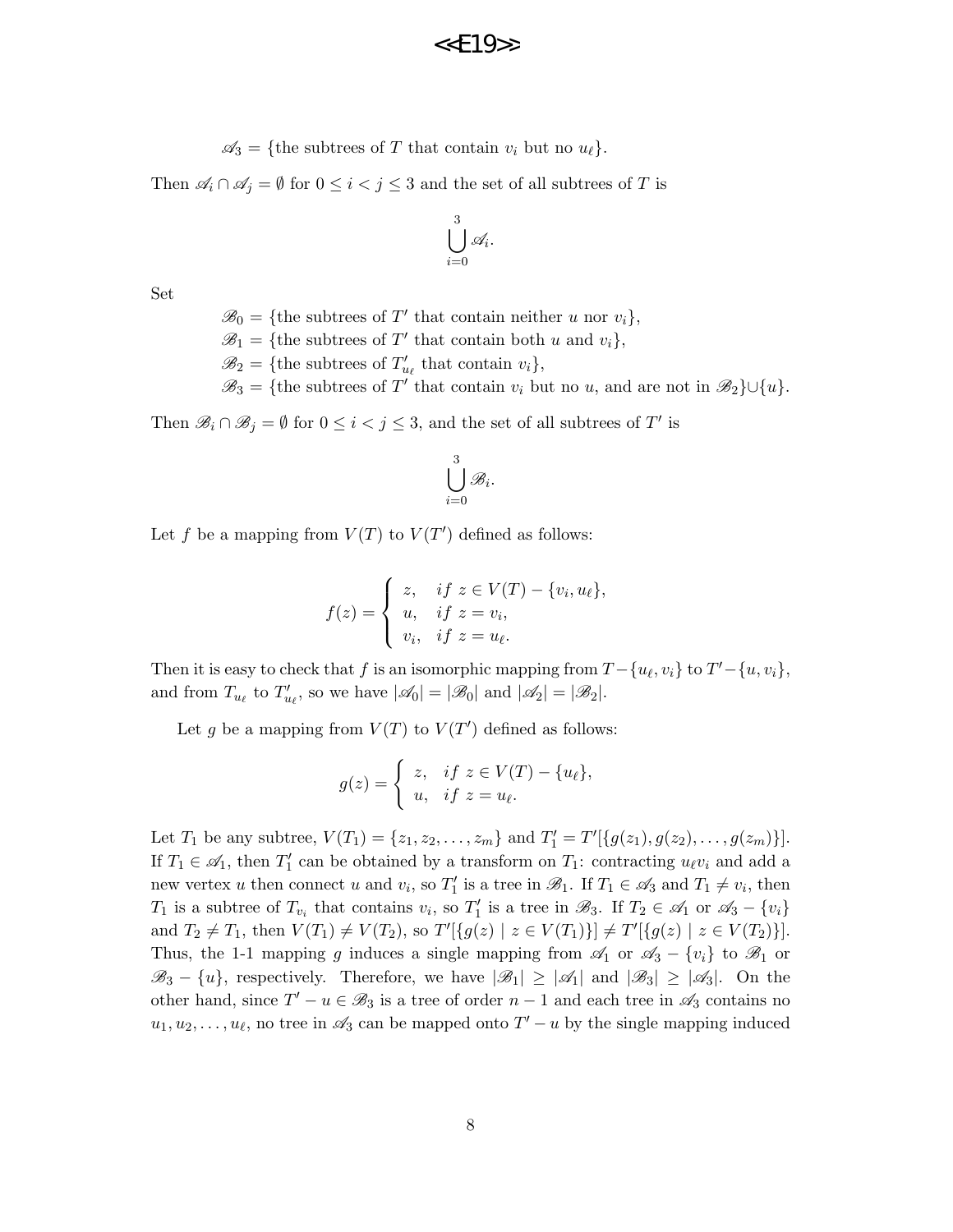by g, hence  $|\mathscr{B}_3| > |\mathscr{A}_3|$ . Thus, we have

$$
\mu(T) = \sum_{i=0}^{3} |\mathcal{A}_i| < \sum_{i=0}^{3} |\mathcal{B}_i| = \mu(T'),
$$

which completes the proof.

Now, we are in position to prove Theorem 2.

**Proof of Theorem 2.** Let  $T \in \mathscr{T}_{n,d}$ . If T is not a caterpillar, then T can be transformed into some caterpillar T' by a series of transforms. By Lemma 3,  $\mu(T)$  <  $\mu(T')$ . Thus, the result follows by Theorem 5. П

#### 4. Lower bound for the number of subtrees of trees in  $\mathcal{I}_{n,4}$

In this section, our main goal is to establish the sharp lower bound for the number of subtrees of a tree  $T \in \mathscr{T}_{n,4}$ . That is, to prove Theorem 3.

In order to prove Theorem 3, we need the following lemmas.

**Lemma 4.** Let  $T \in \mathscr{T}_{n,4}$ ,  $v_1v_2v_3v_4v_5$  be a diameter path of T with  $d(v_2) \geq d(v_4)$ , and  $u \in N(v_3)$  with  $d(u) = 1$ . Set  $T' = T - uv_3 + uv_4$ . Then  $T' \in \mathscr{T}_{n,4}$ ,  $\mu(T) > \mu(T')$  and  $\mu(T, v_3) > \mu(T', v_3).$ 

**Proof.** Obviously,  $T' \in \mathscr{T}_{n,4}$ . Let  $n_0, n_1, n_2$  denote the number of subtrees of  $T - u =$  $T' - u$  which contain  $v_3$  but not  $v_4$ ,  $v_4$  but not  $v_3$  and both  $v_3$  and  $v_4$ , respectively. Then  $T - u = T' - u$  has  $n_0 + n_2$  subtrees containing  $v_3$  and  $n_1 + n_2$  subtrees containing  $v_4$ . It is not difficult to see that T has  $\mu(T-u)+1$  subtrees not containing the edge  $uv_3$ and  $n_0 + n_2$  subtrees containing the edge  $uv_3$ . Similarly, the number of subtrees in  $T'$ not containing the edge  $uv_4$  is  $\mu(T'-u)+1$  and that containing the edge  $uv_4$  is  $n_1+n_2$ . That is to say,  $\mu(T) = \mu(T - u) + 1 + (n_0 + n_2)$  and  $\mu(T') = \mu(T' - u) + 1 + (n_1 + n_2)$ . Thus, in order to show  $\mu(T) > \mu(T')$ , it is sufficient to prove  $n_0 > n_1$ . Let  $\ell$  be the number of subtrees containing  $v_2$  but not  $v_3$ , then since  $d(v_2) \geq d(v_4)$ , we have  $\ell \geq n_1$ . Because each subtree containing  $v_2$  but not  $v_3$  together with  $v_3$  can form a subtree that contains  $v_3$  but not  $v_4$ , we have  $n_0 = \ell + 1 > n_1$ , and hence  $\mu(T) > \mu(T')$ .

Since  $T - v_3$  and  $T' - v_3$  are disjoint unions of stars, and except the stars  $T[N[u] {v_3}, T[N[v_4] - \{v_3\}]$  in T and  $T'[N[v_4] - \{v_3\}]$  in T', all other stars are the same in  $T$  and  $T'$ , we can see that

$$
\mu(T', \overline{v_3}) - \mu(T, \overline{v_3}) = \mu(S_{d(v_4)+1}) - (\mu(S_{d(v_4)}) + 1) = 2^{d(v_4)-1} > 0,
$$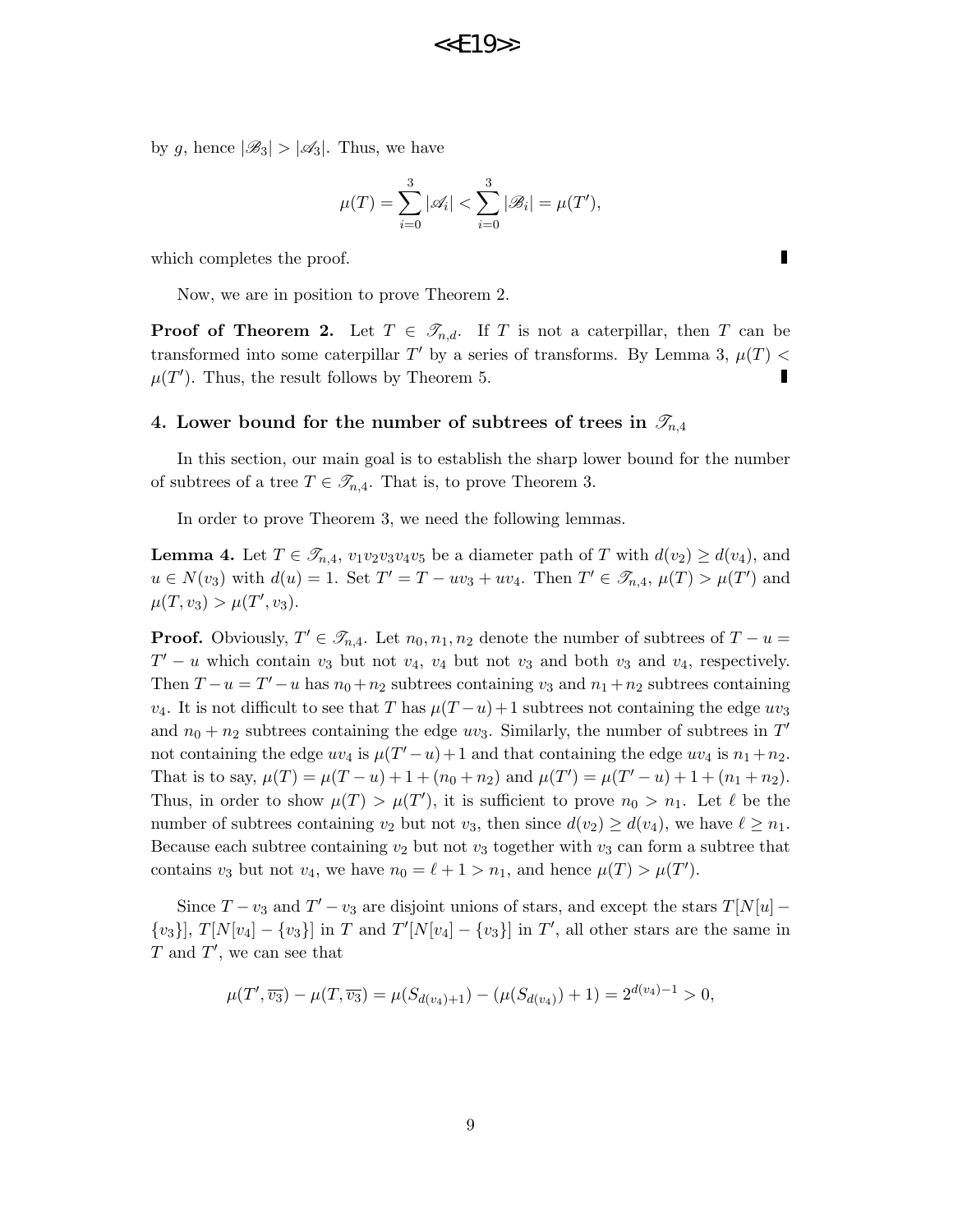which implies that

$$
\mu(T, v_3) = \mu(T) - \mu(T, \overline{v_3}) > \mu(T') - \mu(T', \overline{v_3}) = \mu(T', v_3),
$$

 $\blacksquare$ 

as required.

**Lemma 5.** Let  $T \in \mathcal{T}_{n,4}$  be a tree as shown in Figure 3, where  $N(v_0) = \{v_1, v_2, ..., v_k\},\$  $d(v_i) \geq 2$  for  $1 \leq i \leq k-1$  and  $d(v_k) \geq 4$ . Set  $T' = T - u_1v_k - u_2v_k + v_0u_1 + u_1u_2$ . Then  $T' \in \mathscr{T}_{n,4}$ ,  $\mu(T) > \mu(T')$  and  $\mu(T,v_0) \geq \mu(T',v_0)$  with the equality holds if and only if  $d(v_k) = 4$ .



Figure 3

**Proof.** Obviously,  $T' \in \mathcal{T}_{n,4}$ . Let  $n_i = d(v_i) - 1$  for  $1 \leq i \leq k$  where  $v_i \in V(T)$ , then  $T[N[v_i]] \cong S_{n_i+2}$  with  $v_0$  being a vertex of degree one. For each i with  $1 \leq i \leq k$ ,  $T[N[v_i]]$  has  $\mu(S_{n_i+2}) - \mu(S_{n_i+1}) = 2^{n_i} + 1$  subtrees containing  $v_0$  by Corollary 1. By the multiplication rule, we have

$$
\mu(T, v_0) = \prod_{i=1}^k (2^{n_i} + 1).
$$

Similarly, noting that  $T[N[v_i]] = T'[N[v_i]]$  for  $1 \le i \le k-1$ ,  $T'[N[v_k]] = S_{n_k-2}$  and  $T'[N[u_1]] = S_3$ , we have

$$
\mu(T', v_0) = 3(2^{n_k - 2} + 1) \prod_{i=1}^{k-1} (2^{n_i} + 1).
$$

Thus,

$$
\mu(T, v_0) - \mu(T', v_0) = \prod_{i=1}^k (2^{n_i} + 1) - 3(2^{n_k - 2} + 1) \prod_{i=1}^{k-1} (2^{n_i} + 1)
$$

$$
= [(2^{n_k} + 1) - 3(2^{n_k - 2} + 1)] \prod_{i=1}^{k-1} (2^{n_i} + 1)
$$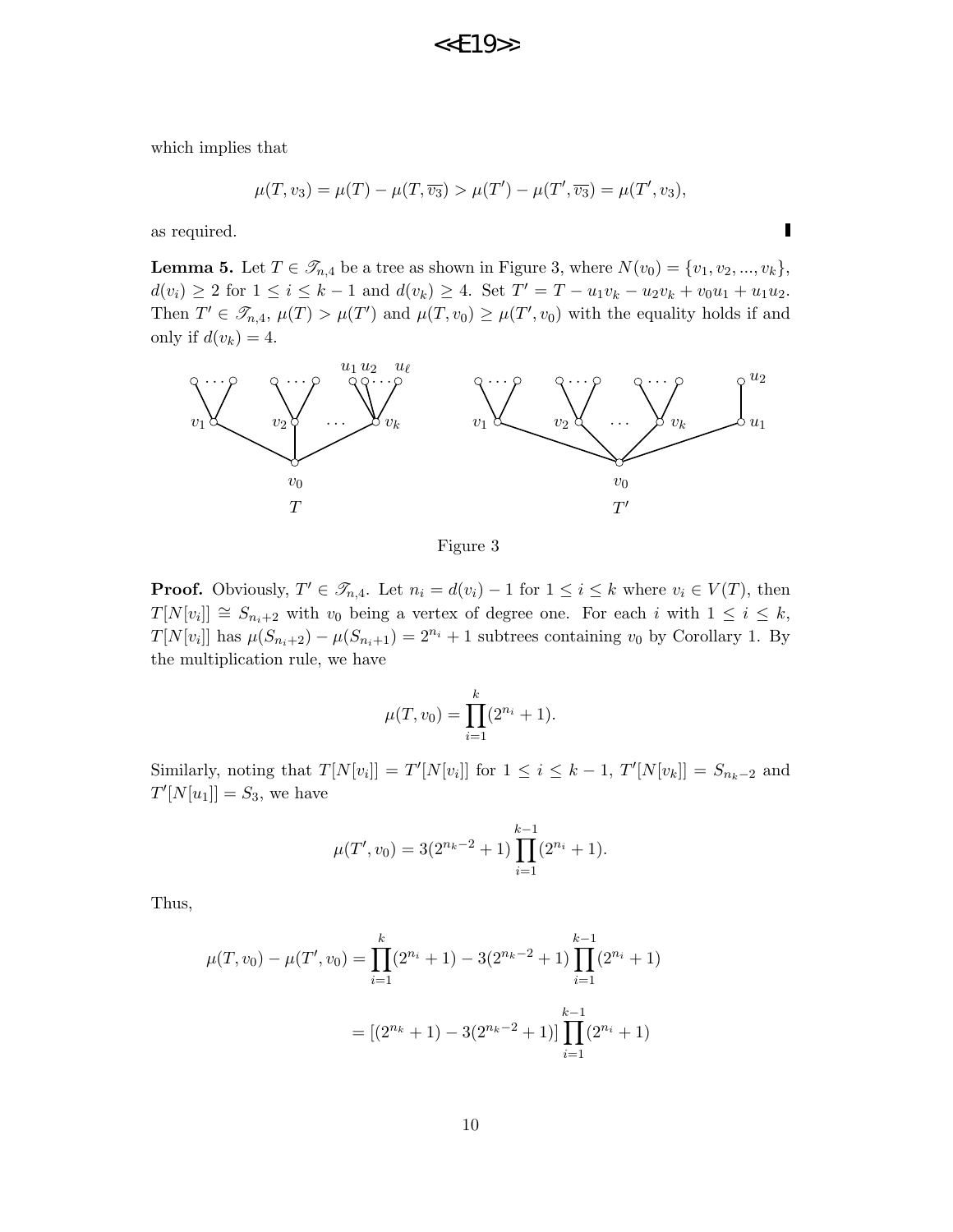$$
= (2^{n_k - 2} - 2) \prod_{i=1}^{k-1} (2^{d(v_i)} + 1).
$$

Since  $d(v_k) \geq 4$ , we have  $n_k \geq 3$ , which means

$$
\mu(T, v_0) \ge \mu(T', v_0) \tag{1}
$$

and the equality holds if and only if  $n_k = 3$ , which is equivalent to  $d(v_k) = 4$ .

Because  $T - v_0$  and  $T' - v_0$  are disjoint unions of k and  $k + 1$  stars, respectively, by Corollary 1 we have

$$
\mu(T, \overline{v_0}) = \sum_{i=1}^{k} \mu(S_{n_i+1}) = \sum_{i=1}^{k} (2^{n_i} + n_i)
$$

and

$$
\mu(T', \overline{v_0}) = \sum_{i=1}^{k-1} \mu(S_{n_i+1}) + \mu(S_{n_k-1}) + \mu(S_2) = \sum_{i=1}^{k-1} (2^{n_i} + n_i) + (2^{n_k-2} + n_k - 2) + 3.
$$

Hence,

$$
\mu(T) - \mu(T')
$$
  
=  $\left[ \sum_{i=1}^{k} (2^{n_i} + n_i) + \mu(T, v_0) \right] - \left[ \sum_{i=1}^{k-1} (2^{n_i} + n_i) + (2^{n_k - 2} + n_k - 2) + 3 + \mu(T', v_0) \right]$   
=  $(3 \cdot 2^{n_k - 2} - 1) + (\mu(T, v_0) - \mu(T', v_0)).$ 

Since  $n_k \geq 3$ , we have  $3 \cdot 2^{n_k-2} - 1 > 0$ . By (1),  $\mu(T, v_0) - \mu(T', v_0) \geq 0$ , hence

$$
\mu(T) > \mu(T'),
$$

which completes the proof.

**Lemma 6.** Let  $T'_7$  and  $T''_7$  be the trees on 7 vertices as shown Figure 4. Then  $\mu(T'_7, v_0)$  = 25,  $\mu(T''_7, v_0) = 27$ ,  $\mu(T'_7) = 37$  and  $\mu(T''_7) = 36$ .



Figure 4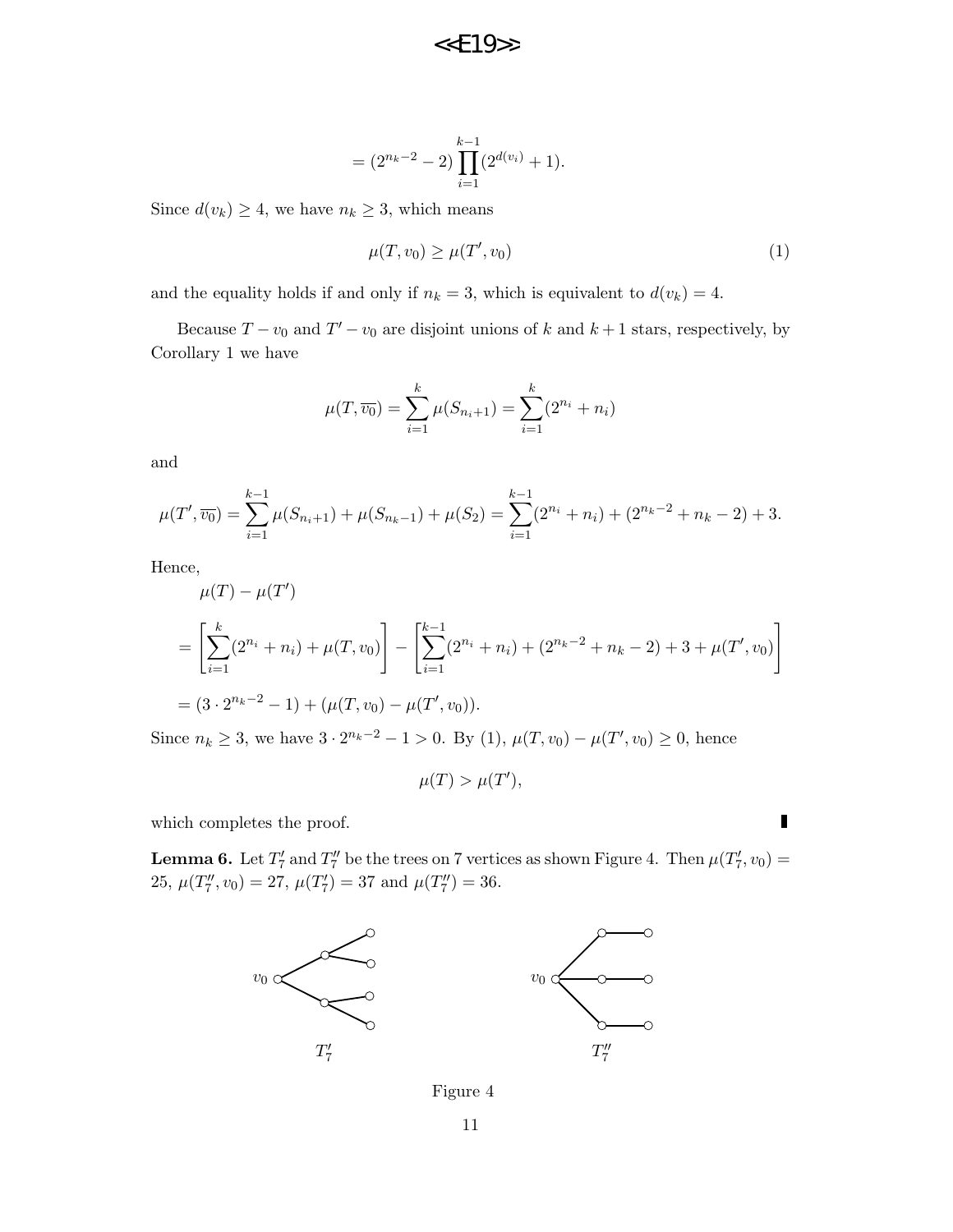**Proof.** Let  $P = v_0v_1v_2$  be a path,  $S = S_4$  with  $v_0 \in V(S)$  and  $d(v_0) = 1$ . Obviously,  $\mu(P, v_0) = 3$ . By Corollary 1,  $\mu(S, v_0) = \mu(S_4) - \mu(S_3) = 5$ . Since  $T'_7$  can be obtained from identifying  $v_0$  of two copies of S, by the multiplication rule, we have  $\mu(T'_7, v_0) =$  $5 \times 5 = 25$ . Similarly,  $T''_7$  can be obtained from identifying  $v_0$  of three copies of P, we have  $\mu(T''_7, v_0) = 3 \times 3 \times 3 = 27$ .

On the other hand, since  $T_7' - v_0 = 2S_3$  has  $2(2^2 + 3 - 1) = 12$  subtrees and  $T_7'' - v_0 = 12$  $3P_2$  has  $3 \times 3 = 9$  subtrees, we have  $\mu(T_7') = 25 + 12 = 37$  and  $\mu(T_7'') = 27 + 9 = 36$ .

**Lemma 7.** Let T be a tree of order at least 2 with  $v_0 \in V(T)$ ,  $T'_*, T''_*$  denote the trees obtained by identifying  $v_0$  of T and  $T'_7$ , T and  $T''_7$ , respectively. Then  $\mu(T'_*) < \mu(T''_*)$ .

Proof. It is easy to see that

$$
\mu(T'_*) = \mu(T'_*, v_0) + \mu(T'_*, \overline{v_0}) = \mu(T, v_0) \cdot \mu(T'_7, v_0) + \mu(T, \overline{v_0}) + \mu(T'_7, \overline{v_0})
$$

and

$$
\mu(T''_*) = \mu(T''_*, v_0) + \mu(T''_*, \overline{v_0}) = \mu(T, v_0) \cdot \mu(T''_7, v_0) + \mu(T, \overline{v_0}) + \mu(T''_7, \overline{v_0}).
$$

By Lemma 6, we have

$$
\mu(T''_*) - \mu(T'_*) = 2\mu(T, v_0) - 3.
$$

Since T is of order at least 2,  $\mu(T, v_0) \geq 2$ . Hence we have  $\mu(T'_*) < \mu(T''_*)$ .

Now, we begin to prove Theorem 3.

**Proof of Theorem 3.** Let  $T \in \mathcal{T}_{n,4}$  such that  $\mu(T)$  is minimum and  $u_1u_2v_0u_3u_4$  be a path of length 4 in T with  $N(v_0) = \{v_1, v_2, ..., v_k\}$  and  $d(v_1) \leq \cdots \leq d(v_k)$ . By Lemma 4, we have  $d(v_1) \geq 2$ . By Lemma 5, we have  $d(v_k) \leq 3$ . This implies that  $k \geq 3$  since  $n \geq 8$ . By Lemma 7, we have  $d(v_3) = \cdots = d(v_k) = 3$ . Thus, we have  $d(v_1) = d(v_2) = 2$ if  $r = 2$ , which means  $T \cong T_n^2$ ;  $d(v_1) = 2$  and  $d(v_2) = 3$  if  $r = 0$ , which means  $T \cong T_n^0$ ; and  $d(v_1) = d(v_2) = 3$  if  $r = 1$ , which means  $T \cong T_n^1$ .

Let  $P = P_3$  with  $u \in V(P)$  and  $d(u) = 1$ ,  $S = S_4$  with  $v \in V(S)$  and  $d(v) = 1$ . Clearly,  $\mu(P, u) = 3$ . By Corollary 1,  $\mu(S, v) = \mu(S_4) - \mu(S_3) = 5$ . Since  $T_n^r$  is the tree obtained from  $\ell$  copies of P and  $\frac{n-2\ell-1}{3}$  copies of S, by identifying  $\ell$  copies of u and  $n-2\ell-1$  $\frac{2\ell-1}{3}$  copies of v into one vertex  $v_0$ , by the multiplication rule, we can obtain that

$$
\mu(T_n^r, v_0) = 3^{\ell} 5^{\frac{n-2\ell-1}{3}}.
$$

On the other hand, because  $T_n^r - v_0 = \ell P_2 \cup \frac{n-2\ell-1}{3}$  $\frac{2\ell-1}{3}S_3$ ,  $P_2$  has 3 subtrees and  $S_3$  has 6 subtrees by Corollary 1, we have

$$
\mu(T_n^r, \overline{v_0}) = 3\ell + 6 \cdot \frac{n - 2\ell - 1}{3} = 2n - 2 - \ell.
$$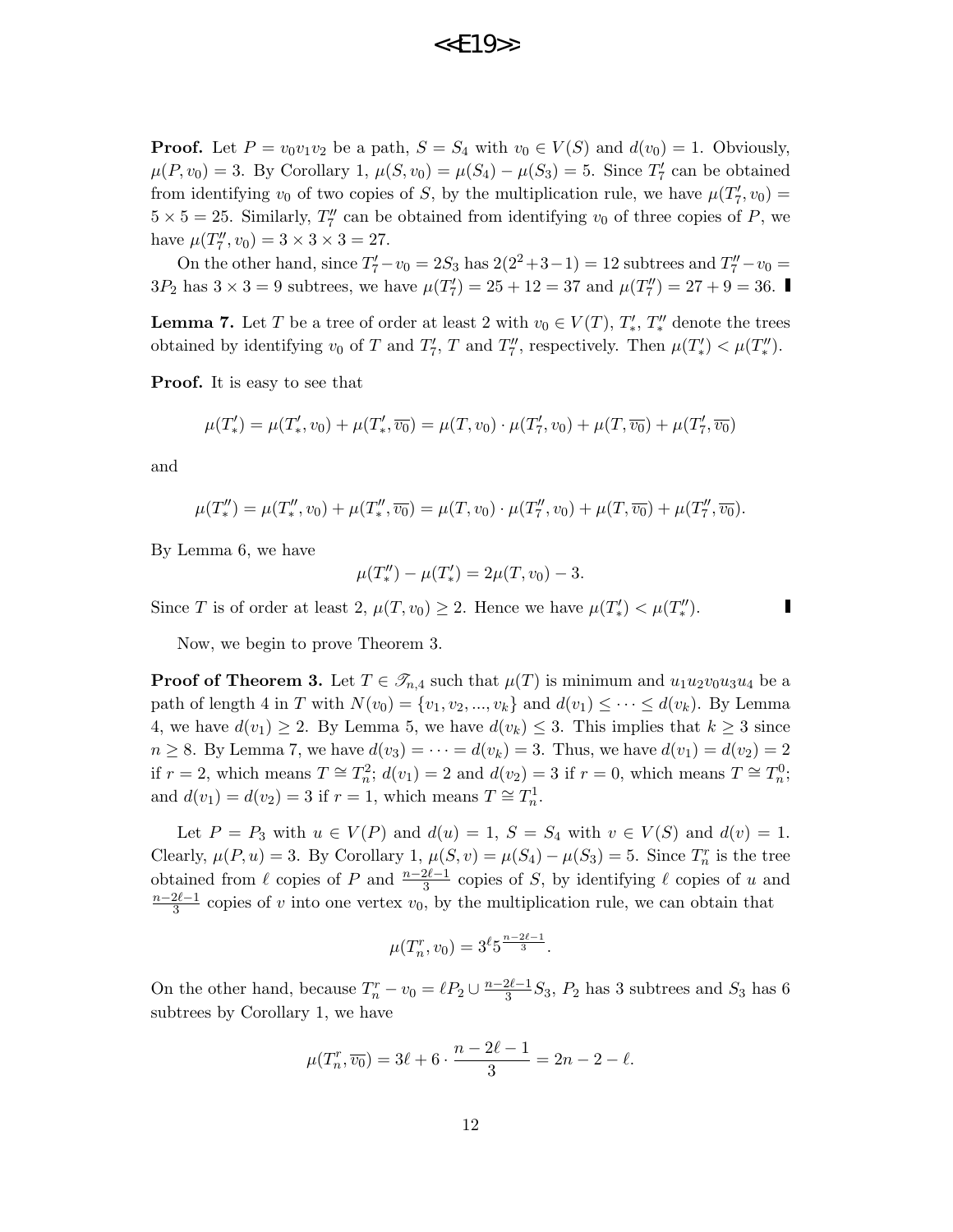# $<<$  $F19$ >>

Therefore,

$$
\mu(T_n^r) = 3^{\ell} 5^{\frac{n-2\ell-1}{3}} + 2n - 2 - \ell.
$$

This completes the proof of Theorem 3.

#### 5. Lower bound for the number of subtrees of trees in  $\mathcal{T}_{n,5}$

In this section, we will give the proof of Theorem 4, which establishes the sharp lower bound for the number of subtrees of trees that belong to  $\mathscr{T}_{n,5}$ .

**Lemma 8.** Let  $x_1, x_2, n$  be positive integers with  $x_1 + x_2 = n \geq 6$  and  $f(x_1, x_2)$  a function defined as

$$
f(x_1,x_2)=\prod_{i=1}^2 3^{\ell_i} 5^{\frac{x_i-2\ell_i-1}{3}}+\sum_{i=1}^2 \left(3^{\ell_i} 5^{\frac{x_i-2\ell_i-1}{3}}+2x_i-2-\ell_i\right),
$$

where,  $x_i \equiv t_i \pmod{3}$  with  $0 \le t_i < 3$  and  $4 - t_i \equiv \ell_i \pmod{3}$  with  $0 \le \ell_i < 3$  for  $i = 1, 2$ . Set  $n \equiv k \pmod{6}$  with  $0 \leq k < 6$ . Then

$$
f(x_1, x_2) \ge f\left(\left\lceil \frac{n}{2} \right\rceil + \left\lfloor \frac{k}{4} \right\rfloor, \left\lfloor \frac{n}{2} \right\rfloor - \left\lfloor \frac{k}{4} \right\rfloor\right)
$$

and the equality holds if and only if  $|x_1 - x_2| = \lceil \frac{n}{2} \rceil$  $\left\lfloor \frac{n}{2} \right\rfloor - \left\lfloor \frac{n}{2} \right\rfloor + 2\left\lfloor \frac{k}{4} \right\rfloor$  $\frac{k}{4}$ .

**Proof.** Assume that  $f(n_1, n_2)$  is the minimum value of  $f(x_1, x_2)$ . If  $|n_1 - n_2| \geq 4$ , we may assume that  $n_1 \ge n_2 + 4$ . Let  $n'_1 = n_1 - 3$  and  $n'_2 = n_2 + 3$ . Set  $n'_i \equiv t'_i \pmod{3}$ with  $0 \leq t'_i < 3$  and  $4 - t'_i = \ell'_i$  with  $0 \leq \ell'_i < 3$  for  $i = 1, 2$ . Then  $t'_i = t_i$  and  $\ell'_i = \ell_i$  for  $i = 1, 2$ . Thus,

$$
f(n_1, n_2) - f(n'_1, n'_2) = 4 \cdot 3^{\ell_1} 5^{\frac{n_1 - 2\ell_1 - 4}{3}} - 4 \cdot 3^{\ell_2} 5^{\frac{n_2 - 2\ell_2 - 1}{3}}.
$$

Noticing that  $n_1 \ge n_2 + 4$  and  $0 \le \ell_1, \ell_2 \le 2$ , we always have  $f(n_1, n_2) - f(n'_1, n'_2) > 0$ , a contradiction. Hence we have

$$
|n_1 - n_2| \leq 3.
$$

By the symmetry of  $n_1$  and  $n_2$ , we assume that  $n_1 \geq n_2$ .

(1) If  $k = 0, 2, 4$ , then *n* is even, so we have  $n_1 = n_2 = \frac{n}{2}$  $\frac{n}{2}$  or  $n_1 = n_2 + 2 = \frac{n}{2} + 1$ . Let  $\frac{n}{2} \equiv r \pmod{3}$  with  $0 \le r < 3$  and  $4 - r \equiv \ell \pmod{3}$  with  $0 \le \ell < 3$ . Then

$$
f\left(\frac{n}{2},\frac{n}{2}\right) = 3^{2\ell}5^{\frac{n-4\ell-2}{3}} + 2 \cdot 3^{\ell}5^{\frac{n-4\ell-2}{6}} + 2n - 2\ell - 4,
$$

and

$$
f\left(\frac{n}{2}+1,\frac{n}{2}-1\right)=3^{\ell_1+\ell_2}5^{\frac{n-2(\ell_1+\ell_2)-2}{3}}+3^{\ell_1}5^{\frac{n-4\ell_1}{6}}+3^{\ell_2}5^{\frac{n-4\ell_2-4}{6}}+2n-(\ell_1+\ell_2)-4.
$$

Г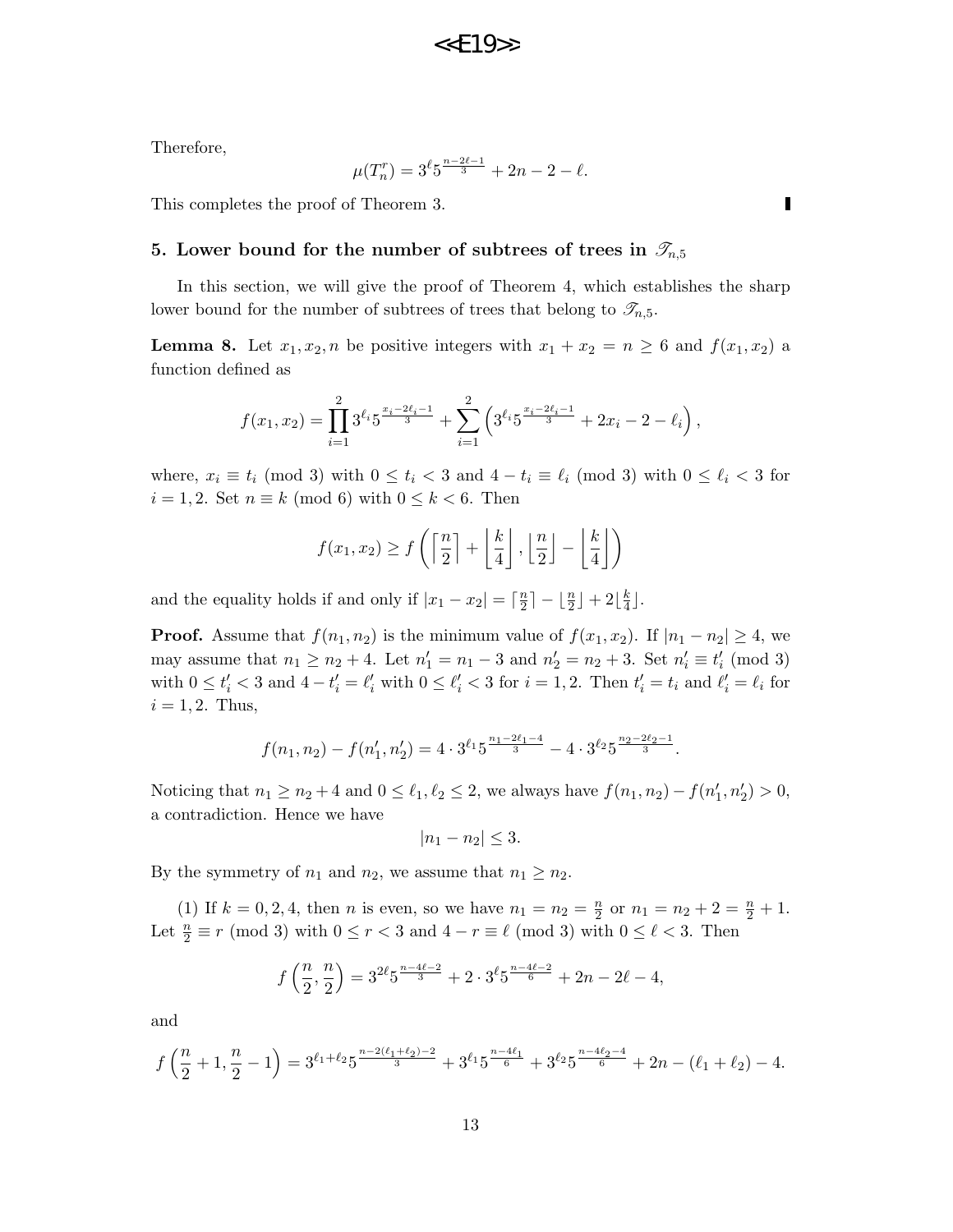For a given n, it is easy to see that  $r, t_1, t_2, \ell, \ell_1, \ell_2$  can be determined completely in the two equalities above. So, if  $k = 0$ , then  $(r, t_1, t_2, \ell, \ell_1, \ell_2) = (0, 1, 2, 1, 0, 2)$  and if  $k = 2$ , then  $(r, t_1, t_2, \ell, \ell_1, \ell_2) = (1, 2, 0, 0, 2, 1)$ . Replacing  $\ell, \ell_1, \ell_2$  with  $(1,0,2)$  and (0,2,1) in the two equalities above, we find that  $f(\frac{n}{2}+1,\frac{n}{2}-1) > f(\frac{n}{2}$  $\frac{n}{2}, \frac{n}{2}$  $\frac{n}{2}$ ). If  $k = 4$ , then  $(r, t_1, t_2, \ell, \ell_1, \ell_2) = (2, 0, 1, 2, 1, 0).$  Replacing  $\ell, \ell_1, \ell_2$  with  $(2,1,0)$  in the two equalities above, we get that  $f(\frac{n}{2})$  $\frac{n}{2}, \frac{n}{2}$  $\frac{n}{2}$ ) >  $f(\frac{n}{2}+1, \frac{n}{2}-1)$ .

(2) If  $k = 1, 3, 5$ , then *n* is odd, so  $n_1 = n_2 + 1 = \frac{n+1}{2}$  or  $n_1 = n_2 + 3 = \frac{n+3}{2}$ . Let  $\frac{n-3}{2} \equiv r \pmod{3}$  with  $0 \le r < 3$  and  $4 - r \equiv \ell \pmod{3}$  with  $0 \le \ell < 3$ . Then

$$
f\left(\frac{n+1}{2},\frac{n-1}{2}\right) = 3^{\ell_1+\ell_2}5^{\frac{n-2(\ell_1+\ell_2)-2}{3}} + 3^{\ell_1}5^{\frac{n-4\ell_1-1}{6}} + 3^{\ell_2}5^{\frac{n-4\ell_2-3}{6}} + 2n - (\ell_1+\ell_2) - 4,
$$

and

$$
f\left(\frac{n+3}{2},\frac{n-3}{2}\right) = 3^{2\ell}5^{\frac{n-4\ell-2}{3}} + 3^{\ell}5^{\frac{n-4\ell+1}{6}} + 3^{\ell}5^{\frac{n-4\ell-5}{6}} + 2n - 2\ell - 4.
$$

If  $k = 1, 3$ , then  $(r, t_1, t_2, \ell, \ell_1, \ell_2) = (2, 1, 0, 2, 0, 1)$  and  $(0, 2, 1, 1, 2, 0)$ , respectively. Replacing  $\ell, \ell_1, \ell_2$  with  $(2,0,1)$  and  $(1,2,0)$  in the two equalities above, we have  $f(\frac{n+1}{2})$  $\frac{+1}{2}, \frac{n-1}{2}$  $\frac{-1}{2}$ ) <  $f\left(\frac{n+3}{2}\right)$  $\frac{+3}{2}, \frac{n-3}{2}$  $\frac{(-3)}{2}$ . If  $k = 5$ , then  $(r, t_1, t_2, \ell, \ell_1, \ell_2) = (1, 0, 2, 0, 1, 2)$ . Replacing  $\ell, \ell_1, \ell_2$  with  $(0,1,2)$  in the two equalities above, we get that  $f(\frac{n+1}{2})$  $\frac{+1}{2}, \frac{n-1}{2}$  $\frac{-1}{2}) > f(\frac{n+3}{2})$  $\frac{+3}{2}, \frac{n-3}{2}$  $\frac{-3}{2}$ ).

The proof of Lemma 8 is complete.

**Proof of Theorem 4.** Let  $T \in \mathscr{T}_{n,5}$  with  $\mu(T)$  minimum and  $v_1v_2v_3v_4v_5v_6$  be a diameter path of T. Assume that  $T - v_3v_4 = T_1 \cup T_2$  with  $v_3 \in V(T_1)$  and  $v_4 \in V(T_2)$ . Set  $|V(T_i)| = n_i$ ,  $n_i \equiv t_i \pmod{3}$  with  $0 \leq t_i < 3$  and  $4 - t_i \equiv \ell_i \pmod{3}$  with  $0 \leq \ell_i < 3$ , where  $i = 1, 2$ .

Since T has  $\mu(T_1, v_3) \cdot \mu(T_2, v_4)$  subtrees containing the edge  $v_3v_4$  and  $\mu(T_1) + \mu(T_2)$ subtrees not containing the edge  $v_3v_4$ , we have

$$
\mu(T) = \mu(T_1, v_3) \cdot \mu(T_2, v_4) + \mu(T_1) + \mu(T_2). \tag{2}
$$

Clearly,  $2 \leq diam(T_i) \leq 4$  for  $i = 1, 2$ .

**Claim 1.** If  $diam(T_i) = 2$ , then  $T_i \cong S_3$  or  $S_4$ .

**Proof.** For convenience, let  $T_i = T_1$ . Since  $diam(T_1) = 2$ ,  $d_{T_1}(v_1) = d_{T_1}(v_3) = 1$ . We will prove that  $d(v_2) \leq 3$ . If not, let  $N(v_2) - \{v_1, v_3\} = \{u_1, u_2, ..., u_\ell\}$  with  $\ell \geq 2$  and  $T_1' = T_1 + v_3u_1 + u_1u_2 - v_2u_1 - v_2u_2$ . Noting that  $d(u_j) = 1$  for  $1 \le j \le \ell$ , we have

$$
\mu(T_1) - \mu(T_1') = \mu(S_{\ell+3}) - (\mu(S_{\ell}, v_2) \cdot \mu(P_3, v_3) + \mu(S_{\ell}) + \mu(P_3))
$$

Π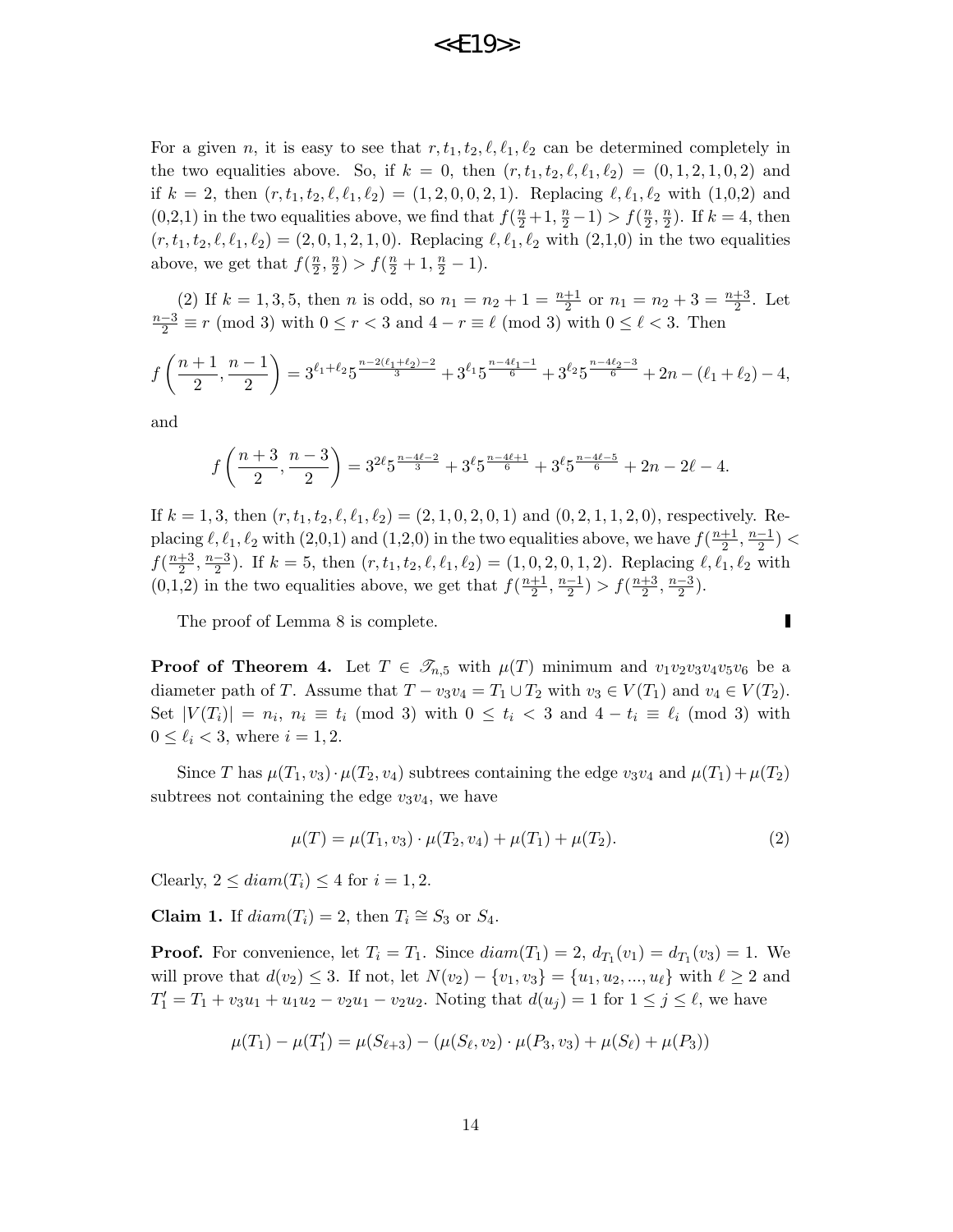$$
=2^{\ell+1}-3>0,
$$

and

$$
\mu(T_1, v_3) - \mu(T'_1, v_3) = (\mu(S_{\ell+3}) - \mu(S_{\ell+2})) - (\mu(P_3, v_3)(\mu(S_{\ell}, v_2) + 1))
$$
  
=  $2^{\ell-1} - 2 \ge 0$ .

Let T' be a tree obtained from T by replacing  $T_1$  with  $T_1'$ , then we have  $\mu(T') < \mu(T)$ , a contradiction. Hence,  $d(v_2) \leq 3$ . That is,  $T_i \cong S_3$  or  $S_4$ .

**Claim 2.** If  $diam(T_i) = 3$ , then  $T_i \cong P_4$ .

**Proof.** Assume without loss of generality that  $i = 1$ . Since  $\mu(T)$  takes its minimum, by Lemma 3,  $v_3$  has at most one neighbor of degree 1 in T, and so it is in  $T_1$ . Given  $diam(T_1) = 3$ , we know that  $d(v_3) = 3$  and  $v_3$  has exactly one neighbor u with  $d(u) = 1$ . If  $d(v_2) \geq 3$ , we let  $N(v_2) - \{v_1, v_3\} = \{u_1, u_2, ..., u_\ell\}$  with  $\ell \geq 1$  and  $T_1' = T_1 + uu_\ell - v_2u_\ell$ . Noting that  $d(u_j) = 1$  for  $1 \leq j \leq \ell$ , we have

$$
\mu(T_1) - \mu(T'_1) = (\mu(S_{\ell+2}, v_2) \cdot \mu(P_2, v_3) + \mu(S_{\ell+2}) + \mu(P_2))
$$

$$
- (\mu(S_{\ell+1}, v_2) \cdot \mu(P_3, v_3) + \mu(S_{\ell+1}) + \mu(P_3))
$$

$$
= 2^{\ell+1} - 2 > 0,
$$

and

$$
\mu(T_1, v_3) - \mu(T_1', v_3) = \mu(P_2, v_3)(\mu(S_{\ell+2}, v_2) + 1) - \mu(P_3, v_3)(\mu(S_{\ell+1}, v_2) + 1)
$$
  
=  $2^{\ell} - 1 > 0$ .

Replacing  $T_1$  with  $T_1'$  in T, we get a new tree T' such that  $\mu(T') < \mu(T)$ , which is impossible, so  $d(v_2) = 2$ . That is,  $T_i \cong P_4$ .

**Claim 3.** If  $diam(T_i) = 4$ , then  $T_i \cong T_{n_i}^{t_i}$  with root  $v_{i+2}$ .

**Proof.** If  $n_i \geq 8$ , then by Lemma 4, Lemma 5 and (2), we have  $T_i \cong T_{n_i}^{t_i}$ . Noting that  $diam(T_i) = 4$  implies that  $n \geq 5$ , we now need only to consider the case where  $5 \leq n_i \leq 7$ . If  $n_i = 5$ , then  $T_i \cong P_5 \cong T_5^2$  with  $v_{i+2}$  being its root. If  $n_i = 6$ , then by Lemma 4,  $T_i \cong T_6^0$  with root  $v_{i+2}$ . If  $n_i = 7$ , then by Lemma 4,  $T_i \cong T_7'$  or  $T_7''$ . By Lemma 7 and the minimality of  $\mu(T)$ , we have  $T_i \cong T_7' \cong T_7^1$  with root  $v_{i+2}$ . Thus,  $T_i \cong T_{n_i}^{t_i}$  with root  $v_{i+2}$  in any case.

If  $diam(T_i) = 3$  for some  $i = 1, 2$ , say  $diam(T_1) = 3$ , then by Claim 2, we may assume that  $N(v_3) = \{v_2, v_4, u\}$  with  $d(u) = 1$ . Let  $T' = T + uv_2 - uv_3$  and  $T'_1 =$